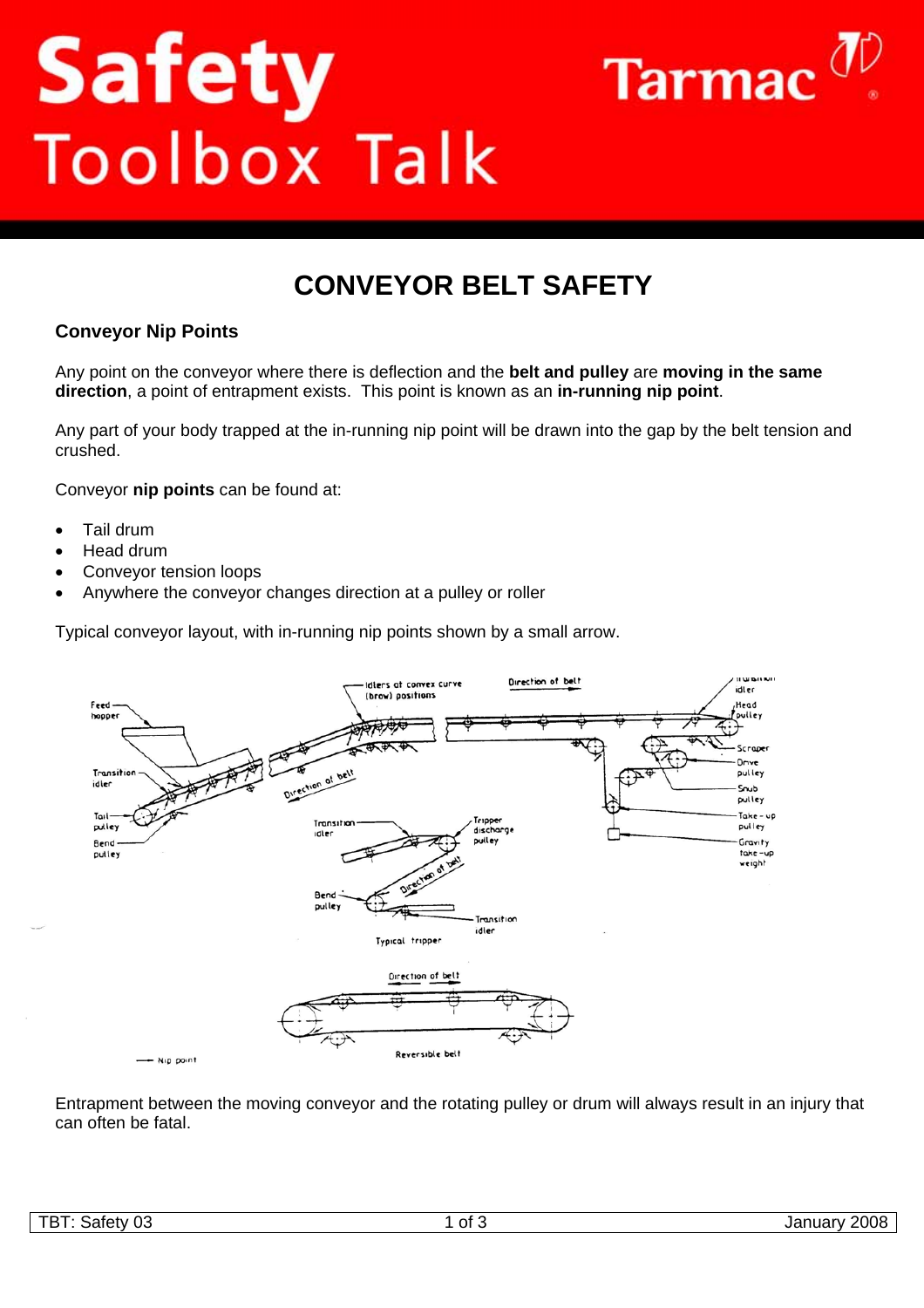To avoid injury:

- always lock off conveyors before removing quards
- always ensure conveyors cannot be restarted when guards are removed for maintenance
- if in doubt, ask before completing the work
- ensure contractors fully understand the lock-off procedure
- never remove guards to work on moving conveyors
- never rely on an emergency stop to ensure the conveyor cannot be restarted.



If you find defective or loose guards **- DON'T WALK BY -** if you can refit and secure the guards, then do so. If you can't, then make the site safe and report the defect to your Supervisor or Manager **IMMEDIATELY**.

A quarrying company was ordered to pay out over £69,000 in fines and costs after a court heard that one of its employees was killed after being dragged into a stone-crushing machine at its site.

On the day of the incident the operative was working alone on a conveyor that was used to feed rocks into a crushing machine. However while carrying out this work, he was dragged into the moving conveyor. He was pulled in between its tail drum – a roller that turns at the end of the conveyor – and a pile of rubble by the side of the conveyor and was killed instantly.

The court heard that the Health and Safety Executive's investigation into the incident revealed that the protective guards around the conveyor were badly designed and were not properly secured to prevent employees from coming into contact with the conveyor's moving parts. The investigation found that, at the time of the incident, a machine guard normally positioned near the tail drum had been moved to one side.

## **Safety Management, November 2000 (extract only)**

|                         |                                                                                                               |                                                              | в                                            |                                                           |
|-------------------------|---------------------------------------------------------------------------------------------------------------|--------------------------------------------------------------|----------------------------------------------|-----------------------------------------------------------|
| 1                       | Entrapment between the moving<br>conveyor and the rotating pulley or<br>drum will always result in an injury. | Yes - but never<br>serious                                   | No                                           | Yes                                                       |
| $\overline{2}$          | Does the conveyor need to be locked<br>off when removing guards?                                              | Not always - depends<br>what it's guarding                   | Not always - depends<br>on the task          | Yes - always                                              |
| 3                       | Can the trip wire/emergency stop be<br>used to isolate the conveyor?                                          | Yes $-$ as long as a<br>colleague is next to the<br>isolator | $No$ – mains isolation is<br>always required | Yes – for quick tasks                                     |
| $\overline{\mathbf{4}}$ | Sometimes guards can be removed<br>whilst the conveyor is running.                                            | Yes – but only for<br><b>lubrication</b>                     | $No$ – mains isolation is<br>always required | Yes $-$ if it's a quick task                              |
| 5                       | What do you do if you see a<br>defective guard?                                                               | Ignore it, it's a<br>maintenance issue                       | Report it when you get<br>a minute           | Report it immediately<br>to your supervisor or<br>manager |

## **QUESTIONS – (there may be more than one correct answer)**